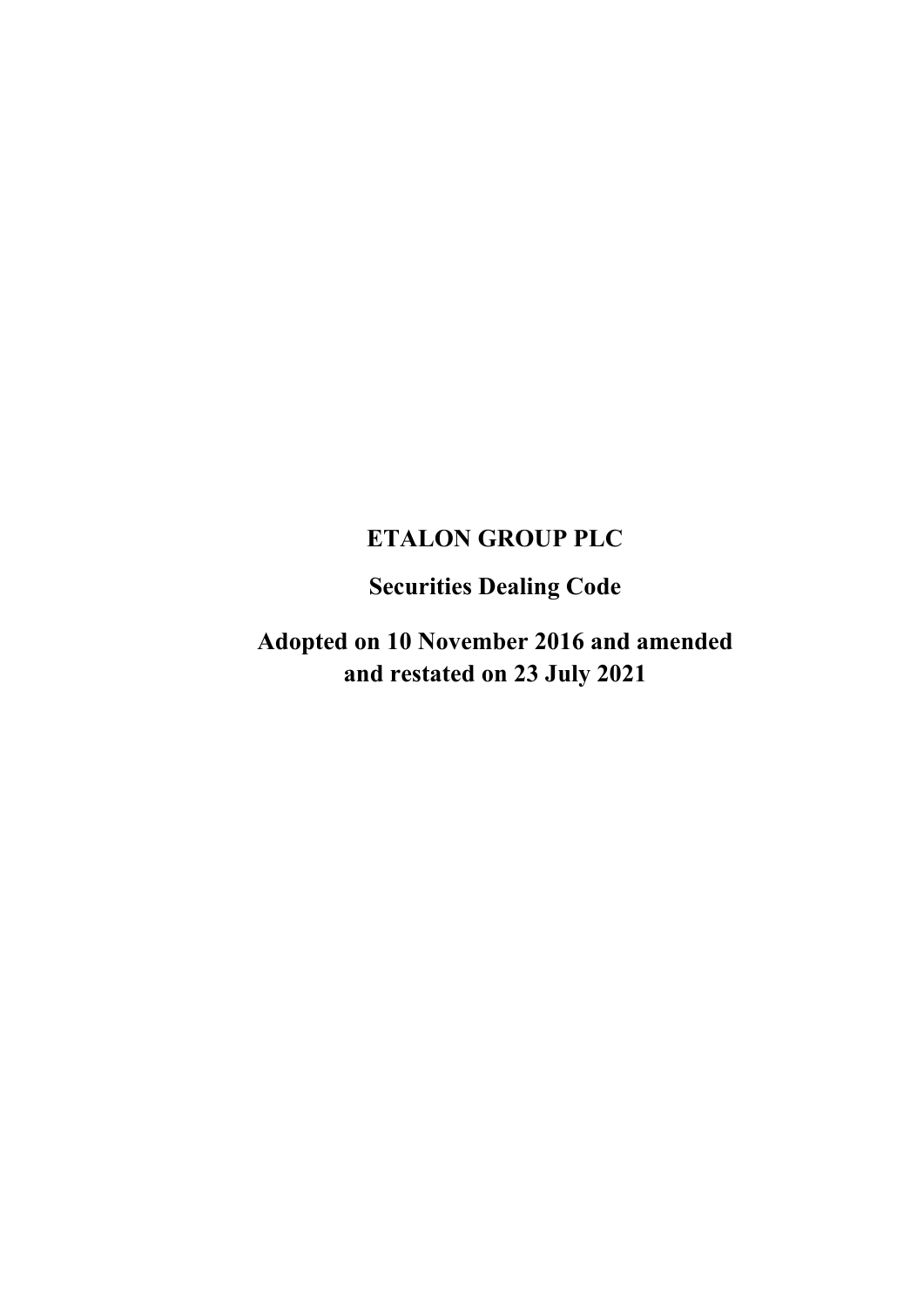### **Introduction**

The purpose of this code (the "**Securities Dealing Code**") is to ensure that the directors of Etalon Group Plc (the "**Company**"), and certain employees of the Company and its subsidiaries, do not abuse, and do not place themselves under suspicion of abusing, Inside Information and comply with their obligations under the UK Market Abuse Regulation.

Part A of the Securities Dealing Code contains the Dealing clearance procedures which must be observed by the Company's PDMRs and those employees who have been told that the clearance procedures apply to them. This means that there will be certain times when such persons cannot Deal in Company Securities.

Part B of the Securities Dealing Code sets out certain additional obligations which only apply to PDMRs.

**Schedule 1** sets out the meaning of capitalised words used in the Securities Dealing Code.

**Schedule 2** includes the format of the application for clearance to deal.

**Schedule 3** sets out the template for notification of transactions to the Company.

Failure by any person who is subject to the Securities Dealing Code to observe and comply with its requirements may result in disciplinary action. Depending on the circumstances, such noncompliance may also constitute a civil and/or criminal offence under the UK Market Abuse Regulation and/or the applicable legislation.

#### **Part A – Clearance procedures**

#### **1. Clearance to Deal**

1.1 You must not Deal for yourself or for anyone else, directly or indirectly, in Company Securities without obtaining clearance from the Company in advance.

1.2 Applications for clearance to Deal must be made in writing and submitted to the person authorized by the Board of Directors of the Company (the "Compliance Officer") using the form set out in Schedule 2.

1.3 You must not submit an application for clearance to Deal if you are in possession of Inside Information. If you become aware that you are or may be in possession of Inside Information after you submit an application, you must inform the Compliance Officer as soon as possible and you must refrain from Dealing (even if you have been given clearance).

1.4 You will receive a written response to your application, normally within five business days. The Company will not normally give you reasons if you are refused permission to Deal. You must keep any refusal confidential and not discuss it with any other person.

1.5 If you are given clearance, you must Deal as soon as possible and in any event within five business days of receiving clearance. If you do not carry out the Dealing within this timeframe, the clearance lapses and you must seek clearance again from the Compliance Officer before the Dealing can take place.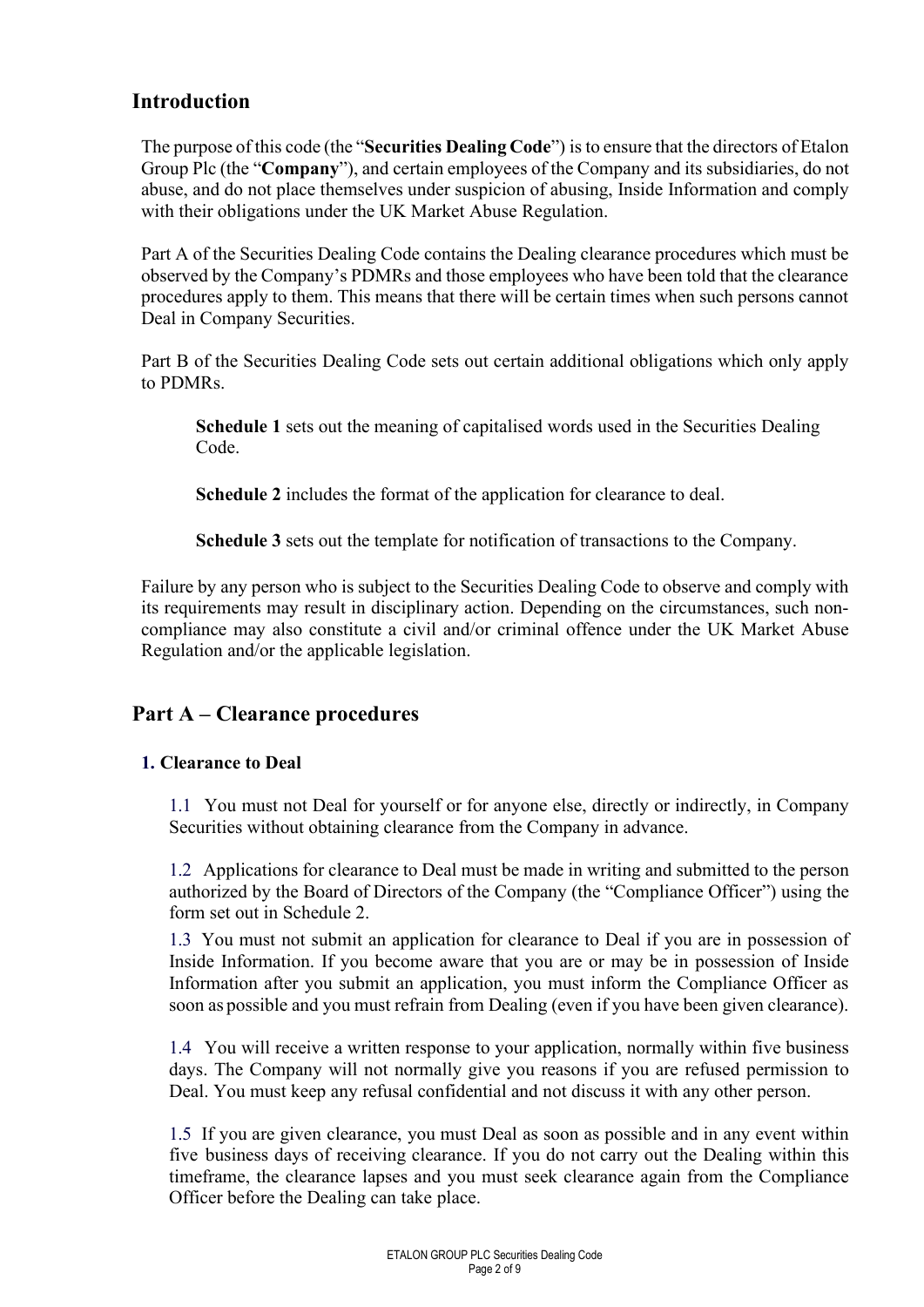1.6 Clearance to Deal may be given subject to conditions. Where this is the case, you must observe those conditions when Dealing.

1.7 You must not enter into, amend or cancel a Trading Plan or an Investment Programme under which Company Securities may be purchased or sold unless clearance has been given to do so.

1.8 Different clearance procedures will apply where Dealing is being carried out by the Company in relation to an employee share plan (e.g. if the Company is making an option grant or share award to you, or shares are receivable on vesting under a long-term incentive plan). You will be notified separately of any arrangements for clearance if this applies to you.

1.9 If you act as the trustee of a trust, you should speak to the Compliance Officer about your obligations in respect of any Dealing in Company Securities carried out by the trustee(s) of that trust.

1.10 You should seek further guidance from the Compliance Officer before transacting in:

(A) units or shares in a collective investment undertaking (such as a UCITS or an Alternative Investment Fund) which holds, or might hold, Company Securities; or

(B) financial instruments which provide exposure to a portfolio of assets which has, or may have, an exposure to Company Securities.

This is the case even if you do not intend to transact in Company Securities by making the relevant investment.

#### **2. Further guidance**

If you are uncertain asto whether or not a particular transaction requires clearance, you must obtain guidance from the Compliance Officer before carrying out that transaction.

### **Part B – Additional provisions for PDMRs**

#### **3. Circumstances for refusal**

You will not ordinarily be given clearance to Deal in Company Securities during any period when there exists any matter which constitutes Inside Information or during a Closed Period.

#### **4. Notification of transactions[1](#page-2-0)**

4.1 You must notify the Company and the FCA in writing of every Notifiable Transaction in Company Securities conducted for your account as follows:

(A) Notifications to the Company must be made using the template in Schedule 3 and sent to the Compliance Officer as soon as practicable and in any event within one business day of the transaction date. You should ensure that your investment managers (where they do not operate with full discretion) notify you of any Notifiable Transactions conducted on your

<span id="page-2-0"></span><sup>&</sup>lt;sup>1</sup> Note to user: The Market Abuse Regulation and the UK Market Abuse Regulation require transactions to be notified once an annual aggregate threshold of €5,000 has been exceeded.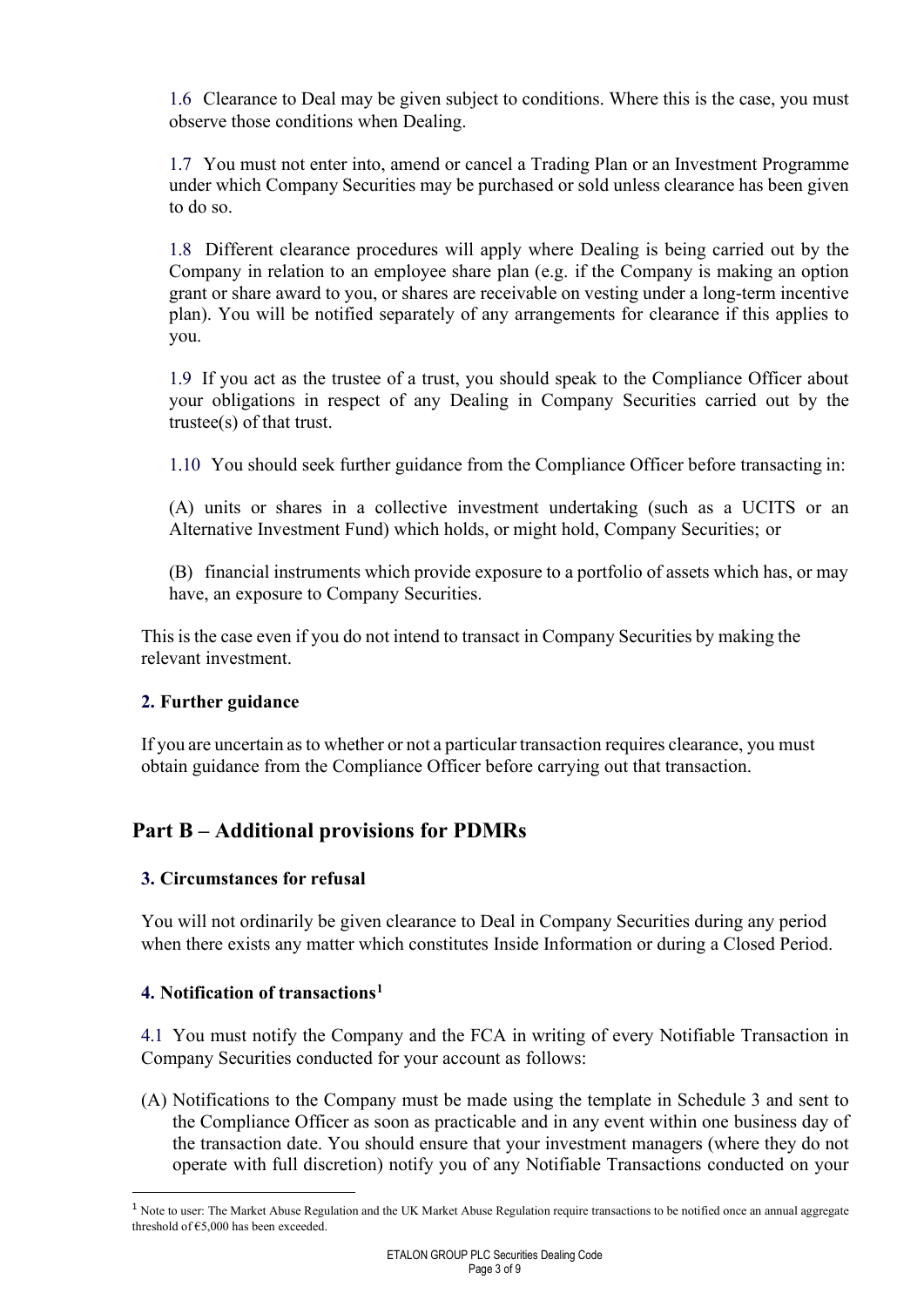behalf promptly so as to allow you to notify the Company within this time frame. This is to ensure the Company notifies Deals required to be made public under the UK Market Abuse Regulation within three business days of the transaction date.

(B) Notifications to the FCA must be made within three business days of the transaction date. A copy of the notification form is available on the FCA's website. If you would like, the Compliance Officer can assist you with this notification, provided that you ask him or her to do so within one business day of the transaction date.

4.2 If you are uncertain as to whether or not a particular transaction is a Notifiable Transaction, you must obtain guidance from the Compliance Officer.

#### **5. PCAs and investment managers**

5.1 You must provide the Company with a list of your PCAs and notify the Company of any changes that need to be made to that list.

5.2 Your PCAs are also required to notify the Company and the FCA in writing, within the time frames given in paragraph 4.1, of every Notifiable Transaction conducted for their account. You should inform your PCAs in writing of this requirement and keep a copy; the Compliance Officer will provide you with a letter that you can use to do this. If your PCAs would like, the Compliance Officer can assist them with the notification to the FCA, provided that your PCA asks the Compliance Officer to do so within one business day of the transaction date. A copy of the notification form for notifying the FCA is available on the FCA's website.

5.3 You should ask your investment managers (where they do not operate with full discretion) not to Deal in Company Securities on your behalf during Closed Periods.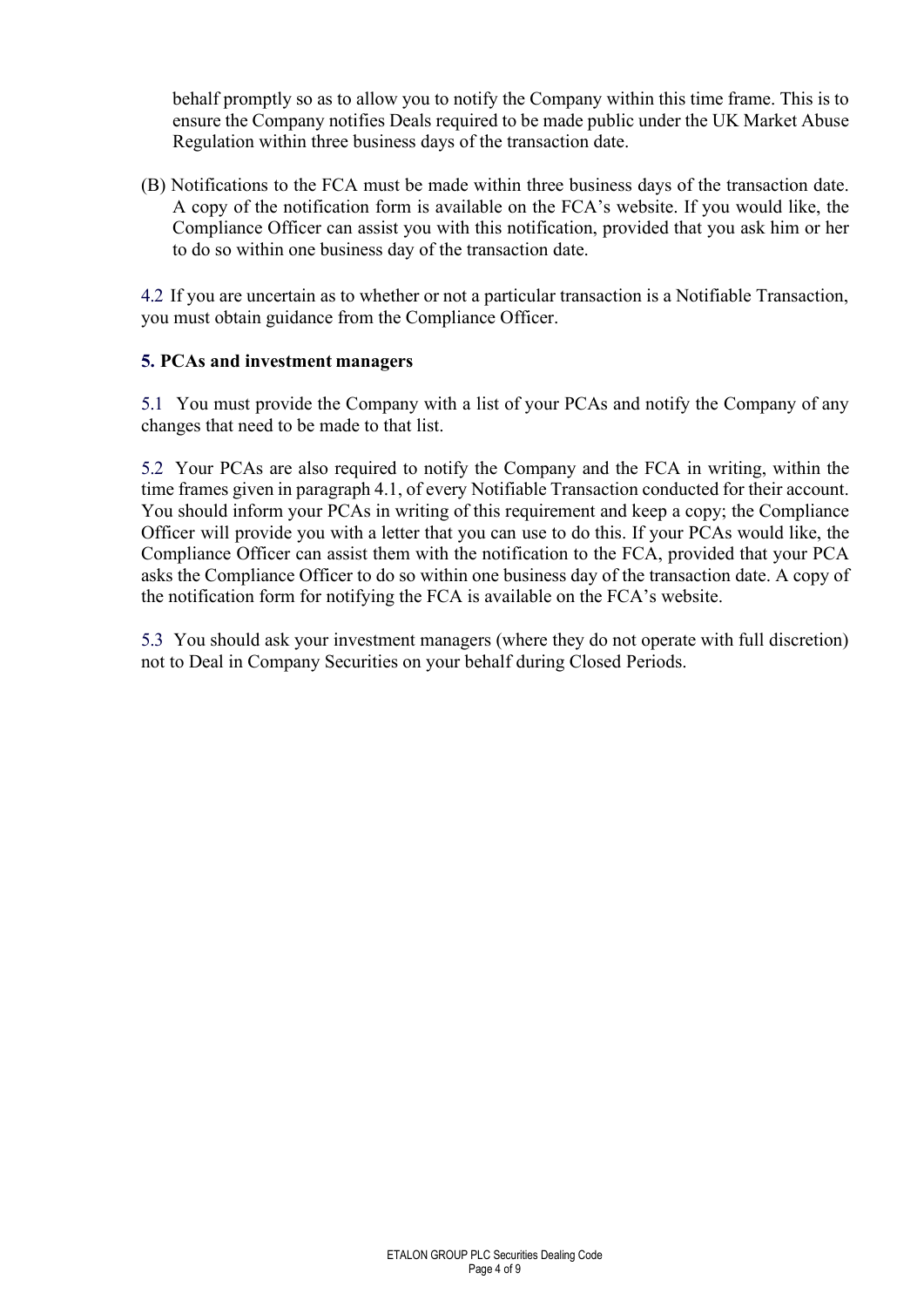### **Schedule 1 Defined terms**

'**Closed Period'** means any of the following:

- (A) the period of 30 calendar days before the publication of the Company's annual financial report (or if earlier, the preliminary results, where the preliminary results announcement contains all Inside Information expected to be included in the Company's annual financial report); or
- (B) the period of 30 calendar days before the release of the Company's half-yearly financial report;

'**Company Securities'** means any publicly traded or quoted shares or debt instruments of the Company (or of any of the Company's subsidiaries or subsidiary undertakings) or derivatives or other financial instruments linked to any of them, including GDRs and phantom options;

'**Dealing'** (together with corresponding terms such as 'Deal' and 'Deals') means any transaction conducted by a PDMR or PCA, on his or her own account or for the account of a third party, directly or indirectly relating to the Company Securities, including purchases, sales, the exercise of options, the receipt of shares under share plans, using Company Securities as security for a loan or other obligation and entering into, amending or terminating any agreement in relation to Company Securities (e.g. a Trading Plan);

**'FCA'** means the UK Financial Conduct Authority;

'**Inside Information'** means information which relates to the Company or any Company Securities, which is precise and has not been made public and which, if it were made public, would be likely to have a significant effect on the price oftheCompany's Securities or the price ofrelated derivative securities;

'**Investment Programme'** means a share acquisition scheme relating only to the Company's Securities under which:

(A) shares are purchased by a Restricted Person pursuant to a regular standing order or direct debit or by regular deduction from the person's salary or director's fees; or

(B) shares are acquired by a Restricted Person by way of a standing election to re-invest dividends or other distributions received; or

(C) shares are acquired as part payment of a Restricted Person'sremuneration or director's fees;

'**Notifiable Transaction'** means any transaction relating to Company Securities conducted for the account of a PDMR or PCA, whether the transaction was conducted by the PDMR or PCA or on his or her behalf by a third party and regardless of whether or not the PDMR or PCA had control over the transaction. This captures every transaction which changes a PDMR's or PCA's holding of Company Securities, even if the transaction does not require clearance under this Securities Dealing Code. It also includes gifts of Company Securities, the grant of options or share awards, the exercise of options or vesting of share awards and transactions carried out by investment managers or other third parties on behalf of a PDMR, including where discretion is exercised by such investment managers or third parties and including under Trading Plans or Investment Programmes;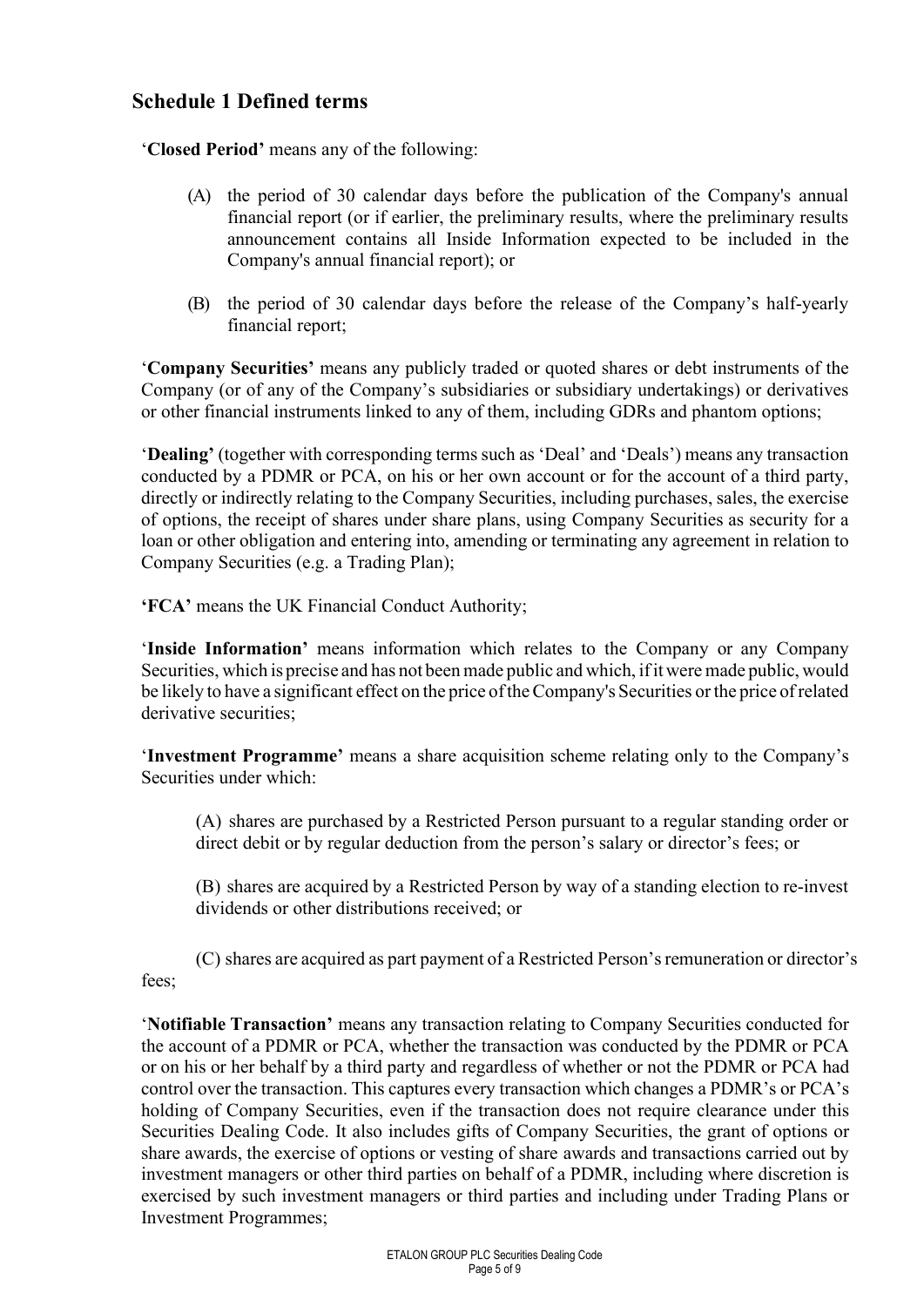'**PCA'** means a person closely associated with a PDMR, being:

(A) the spouse or civil partner of a PDMR; or

(B) a PDMR's child or stepchild under the age of 18 years who is unmarried and does not have a civil partner; or

(C) a relative who has shared the same household as the PDMR for at least one year on the date of the relevant Dealing; or

(D) a legal person, trust or partnership, the managerial responsibilities of which are discharged by a PDMR (or by a PCA referred to in paragraphs (A), (B), or (C) of this definition), which is directly or indirectly controlled by such a person, which is set up for the benefit of such a person or which has economic interests which are substantially equivalent to those of such a person;

'**PDMR'** means a person discharging managerial responsibilities in respect of the Company, being either:

(A) a director of the Company; or

(B) a senior executive who has regular access to Inside Information relating to the Company and power to take managerial decisions affecting the future developments and business prospects of the Company (and who is not a director); or

(C) any other employee who has been told that he or she is a PDMR;

'**Restricted Person'** means:

(A) a PDMR; or

(B) any other person who has been told by the Company that the clearance procedures in Part A of this Securities Dealing Code apply to him or her;

'**Trading Plan'** means a written plan entered into by a Restricted Person and an independent third party that sets out a strategy for the acquisition and/or disposal of Company Securities by the Restricted Person, and:

(A) specifies the amount of Company Securities to be dealt in and the price at which and the date on which the Company Securities are to be dealt in; or

(B) gives discretion to that independent third party to make trading decisions about the amount of Company Securities to be dealt in and the price at which and the date on which the Company Securities are to be dealt in; or

(C) includes a method for determining the amount of Company Securities to be dealt in and the price at which and the date on which the Company Securities are to be dealt in; and

'**UK Market Abuse Regulation'** means the EU Market Abuse Regulation (596/2014) as it forms part of UK law by virtue of the European Union (Withdrawal Act) 2018.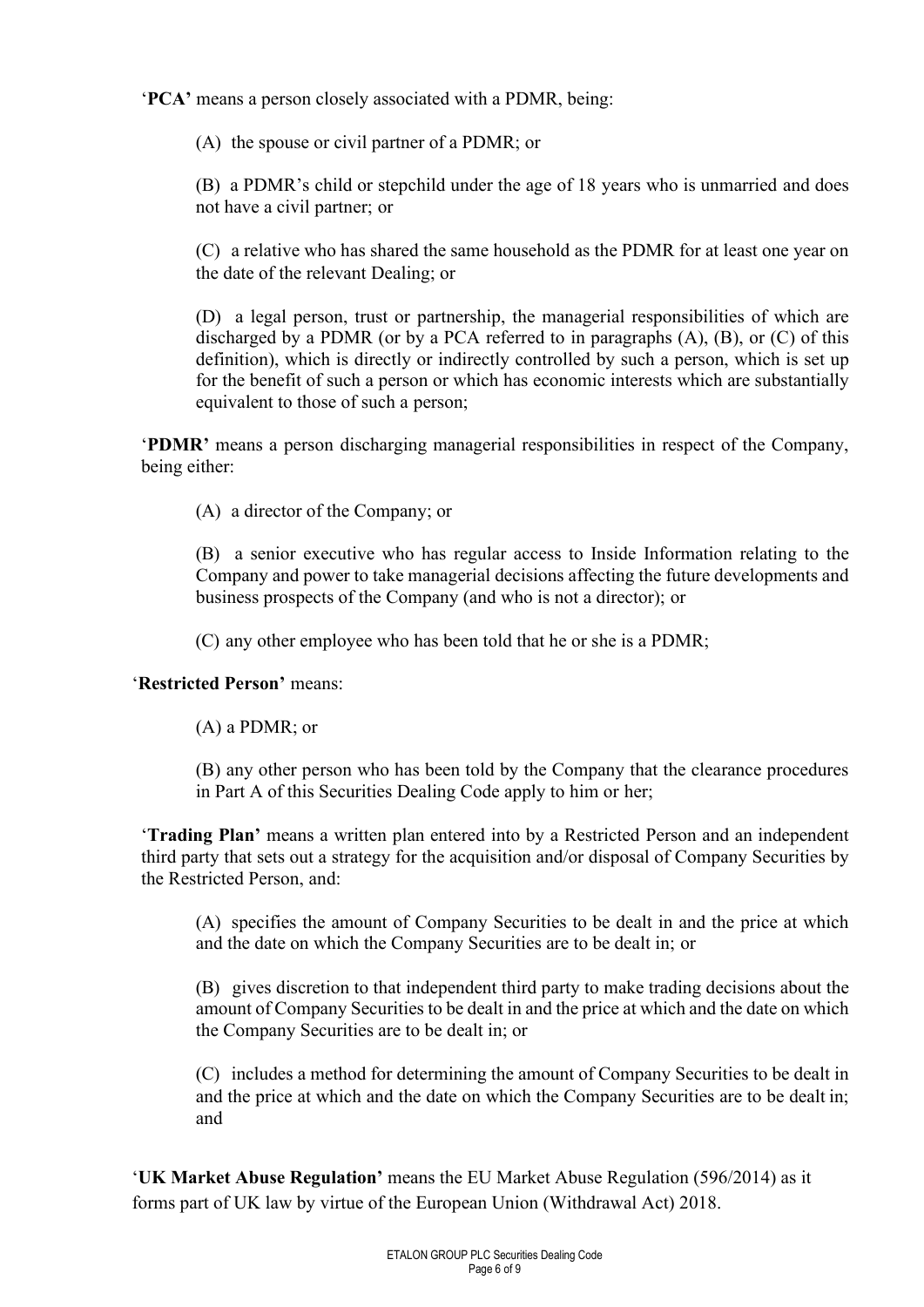### **Schedule 2 Clearance application template**

#### **Etalon Group PLC (the 'Company')**

#### **Application for clearance to Deal**

If you wish to apply for clearance to Deal under the Company's Securities Dealing Code, please complete sections 1 and 2 of the table below and submit this form to the Compliance Officer via disclosure@etalongroup.com. By submitting this form, you will be deemed to have confirmed and agreed that:

(i) the information included in this form is accurate and complete;

(ii) you are not in possession of Inside Information relating to the Company or any Company Securities;

(iii) if you are given clearance to Deal and you still wish to Deal, you will do so as soon as possible and in any event within two business days; and

(iv) if you become aware that you are in possession of Inside Information after you have received clearance but before you Deal, you will inform the Compliance Officer.

|                  | 1. Applicant             |                                                                                                                                                                                                                                                                                                                                                                                                   |  |  |
|------------------|--------------------------|---------------------------------------------------------------------------------------------------------------------------------------------------------------------------------------------------------------------------------------------------------------------------------------------------------------------------------------------------------------------------------------------------|--|--|
| a)               | Name                     | [please insert the name]                                                                                                                                                                                                                                                                                                                                                                          |  |  |
| $\mathbf{b}$     | Contact details          | [For executive directors and other employees, please include email address and<br>extension number.]<br>[For non-executive directors, please include email address and telephone number.]                                                                                                                                                                                                         |  |  |
| $\overline{2}$ . | <b>Proposed dealing</b>  |                                                                                                                                                                                                                                                                                                                                                                                                   |  |  |
| a)               | securities               | Description of the $\parallel$ e.g. a GDR, a share, a debt instrument, a derivative or a financial instrument linked to a<br>share or debt instrument.]                                                                                                                                                                                                                                           |  |  |
| $\mathbf{b}$     | Number of<br>securities  | [If actual number is not known, provide a maximum amount (e.g. 'up to 100 shares' or 'up to<br>£1,000 of shares').]                                                                                                                                                                                                                                                                               |  |  |
| c)               | Nature of the<br>dealing | [Description of the transaction type (e.g. acquisition; disposal; subscription; option<br>exercise; settling a contract for difference; entry into, or amendment or cancellation of, an<br>investment programme or trading plan).]                                                                                                                                                                |  |  |
| $\mathbf{d}$     | Other details            | [Please include all other relevant details which might reasonably assist the person<br>considering your application for clearance (e.g. transfer will be for no consideration).]<br>If you are applying for clearance to enter into, amend or cancel an investment programme<br>or trading plan, please provide full details of the relevant programme or plan or attach a<br>copy of its terms.] |  |  |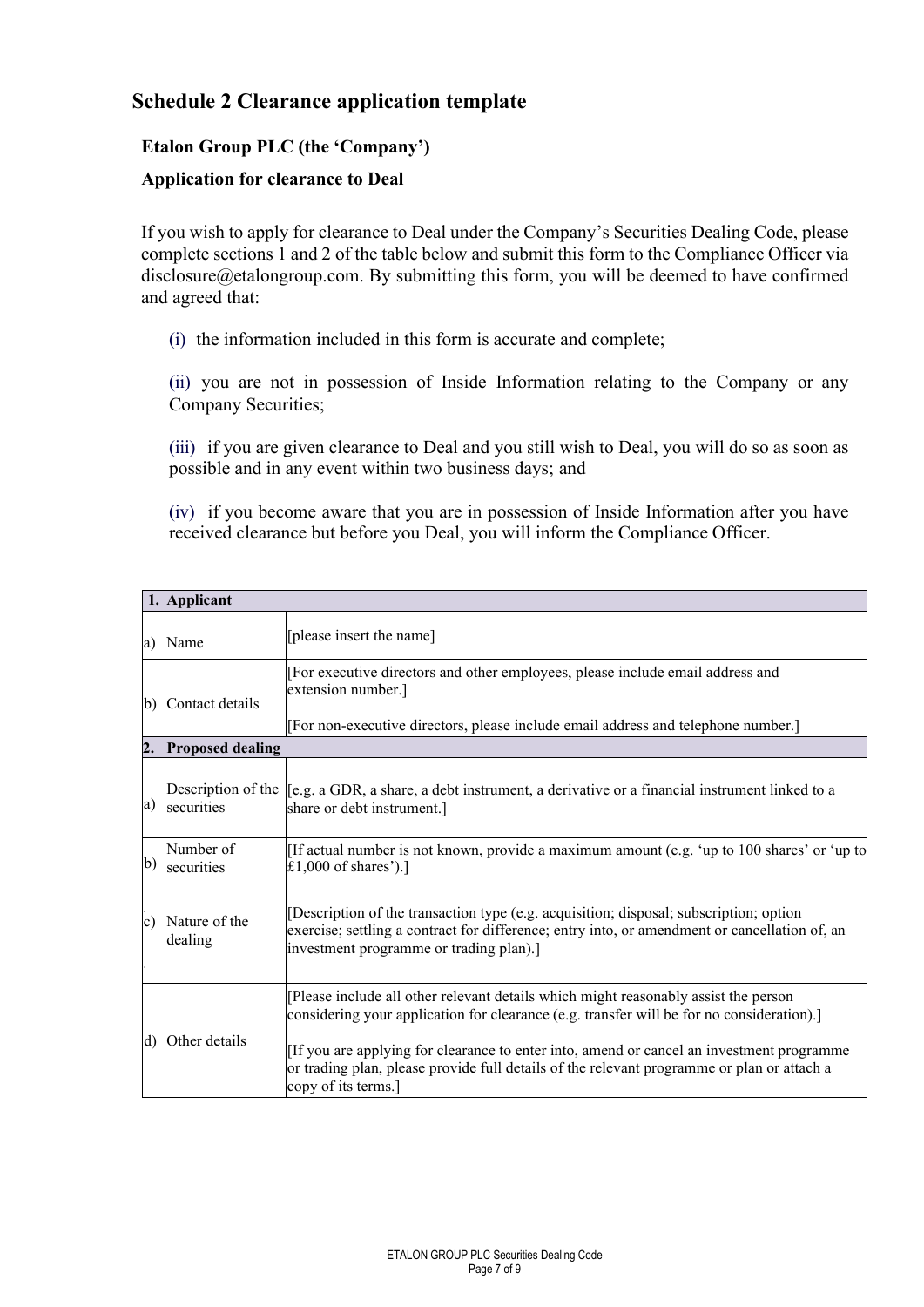## **Schedule 3 Notification template**

#### **Etalon Group PLC (the 'Company')**

#### **Transaction notification**

Please send your completed form to the Compliance Officer via disclosure@etalongroup.com.

If you require any assistance in completing this form, please contact the Compliance Officer.

| $\mathbf{1}$            | Details of the person discharging managerial responsibilities/person closely associated                                                                                                              |                                                                                                                                                                                                 |  |
|-------------------------|------------------------------------------------------------------------------------------------------------------------------------------------------------------------------------------------------|-------------------------------------------------------------------------------------------------------------------------------------------------------------------------------------------------|--|
| a)                      | Name                                                                                                                                                                                                 | [Include first name(s) and last name(s)] [If the PCA is a legal person, state its<br>full name including legal form as provided for in the register where it is<br>incorporated, if applicable/ |  |
| $\overline{2}$          | <b>Reason for the notification</b>                                                                                                                                                                   |                                                                                                                                                                                                 |  |
|                         |                                                                                                                                                                                                      | [For PDMRs: the position occupied within the issuer, emission<br>allowances market participant/auction platform/auctioneer/auction<br>monitor should be indicated, e.g. CEO, CFO.]              |  |
| a)                      | Position/status                                                                                                                                                                                      | [For PCAs:                                                                                                                                                                                      |  |
|                         |                                                                                                                                                                                                      | $-An$ indication that the notification concerns a PCA with PDMR;                                                                                                                                |  |
|                         |                                                                                                                                                                                                      | - Name and position of the relevant PCA.]                                                                                                                                                       |  |
| $\mathbf{b}$            | Initial<br>notification/Amendment                                                                                                                                                                    | [Indication that this is an initial notification or an amendment to prior<br>notifications. In case of amendment, explain the error that this notification is<br>amending.]                     |  |
| $\mathbf{3}$            | Details of the issuer, emission allowance market participant, auction platform, auctioneer or auction<br>monitor                                                                                     |                                                                                                                                                                                                 |  |
| a)                      | Name                                                                                                                                                                                                 | <b>ETALON GROUP PLC</b>                                                                                                                                                                         |  |
| $\mathbf{b}$            | LEI                                                                                                                                                                                                  | 213800U2O9SKHOYSDY32                                                                                                                                                                            |  |
| $\overline{\mathbf{4}}$ | Details of the transaction(s): section to be repeated for (i) each type of instrument; (ii) each type of<br>transaction; (iii) each date; and (iv) each place where transactions have been conducted |                                                                                                                                                                                                 |  |
| a)                      | Description of the financial<br>instrument, type of<br>instrument,                                                                                                                                   | [State the nature of the instrument e.g a share, global depositary receipts, a debt<br>instrument, a derivative or a financial instrument linked to a share or debt<br>instrument/              |  |
|                         | Identification code                                                                                                                                                                                  |                                                                                                                                                                                                 |  |